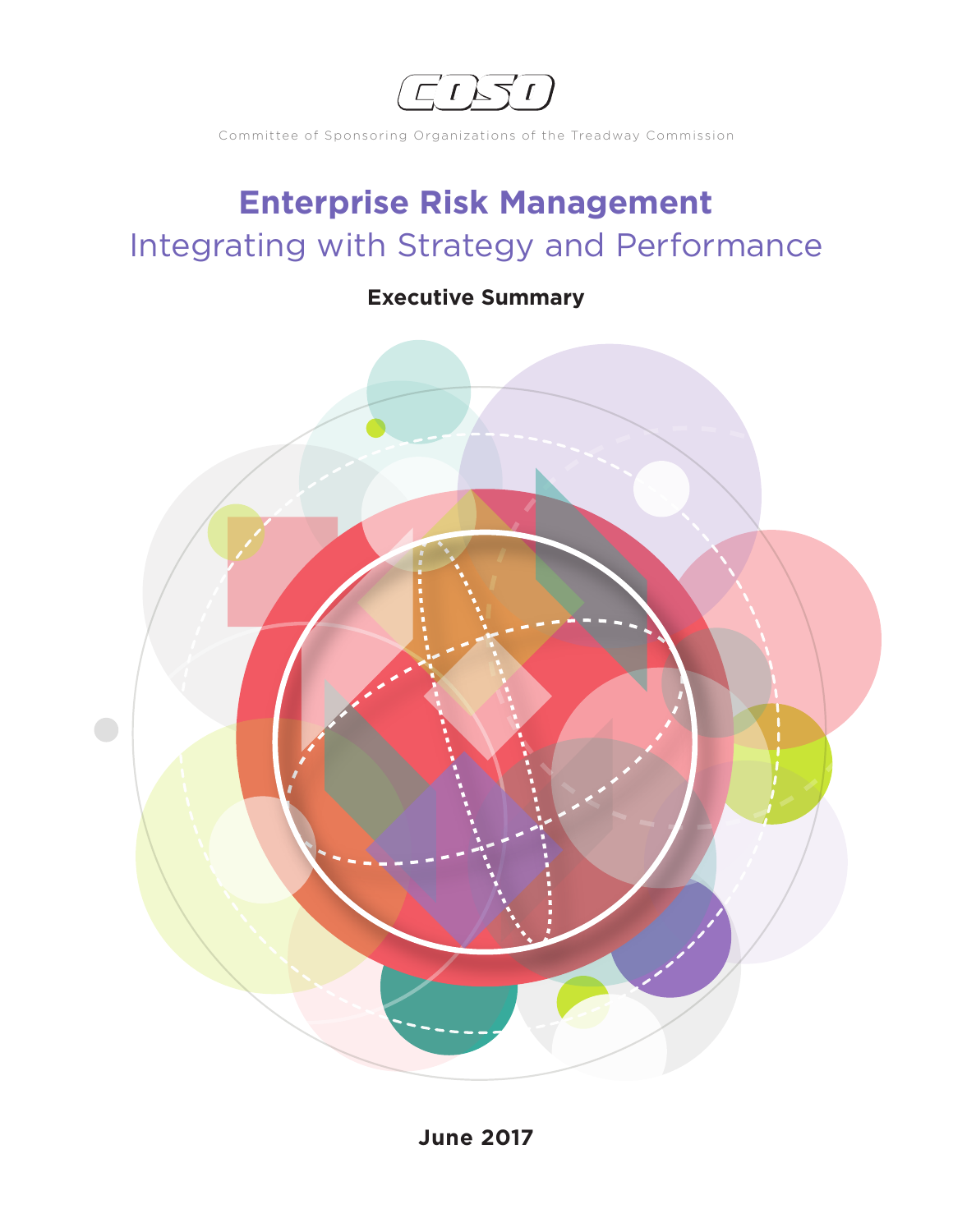This project was commissioned by the Committee of Sponsoring Organizations of the Treadway Commission (COSO), which is dedicated to providing thought leadership through the development of comprehensive frameworks and guidance on internal control, enterprise risk management, and fraud deterrence designed to improve organizational performance and oversight and to reduce the extent of fraud in organizations. COSO is a private sector initiative, jointly sponsored and funded by:

- American Accounting Association
- American Institute of Certified Public Accountants
- Financial Executives International
- Institute of Management Accountants
- The Institute of Internal Auditors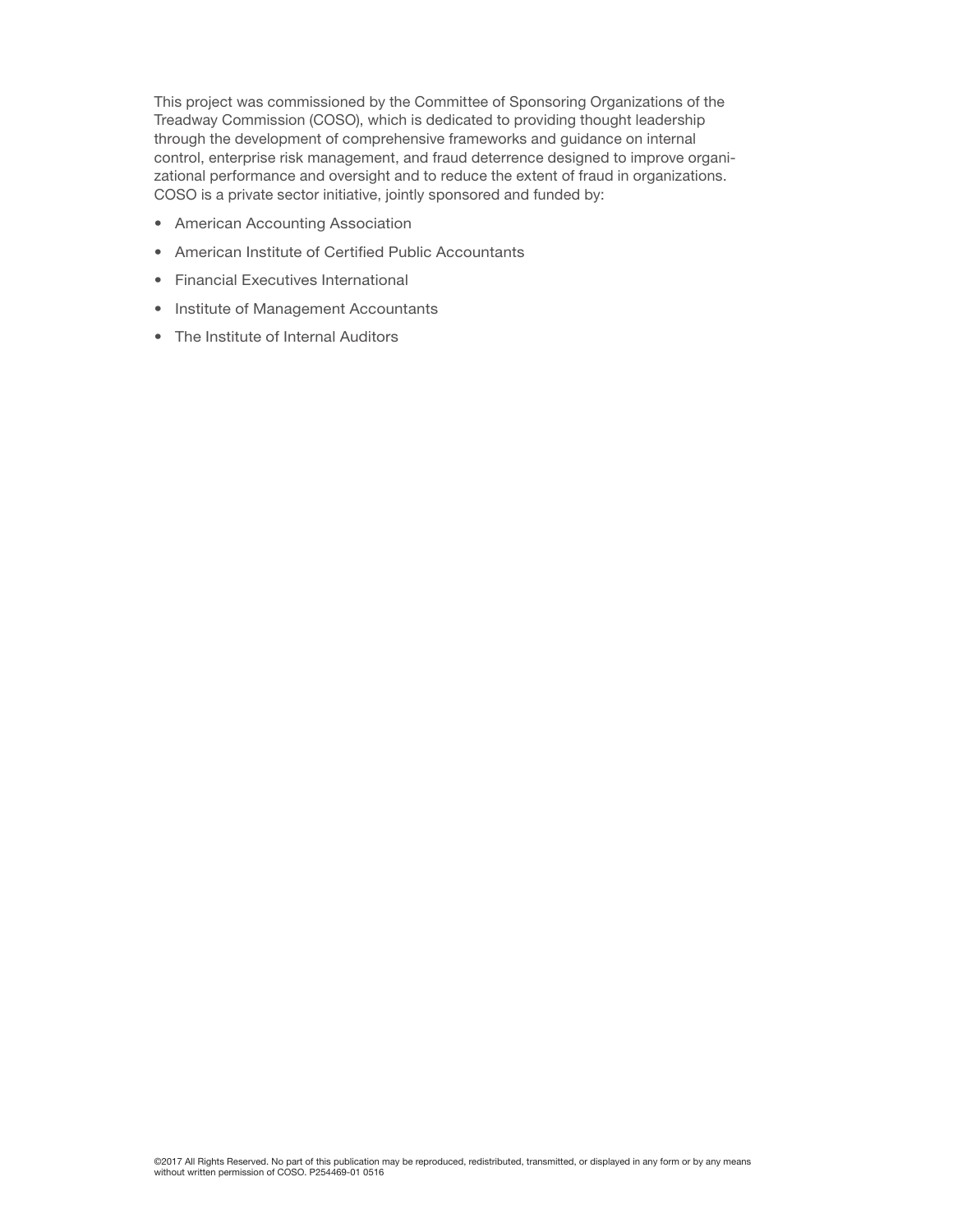# Foreword

In keeping with its overall mission, the COSO Board commissioned and published in 2004 *Enterprise Risk Management—Integrated Framework*. Over the past decade, that publication has gained broad acceptance by organizations in their efforts to manage risk. However, also through that period, the complexity of risk has changed, new risks have emerged, and both boards and executives have enhanced their awareness and oversight of enterprise risk management while asking for improved risk reporting. This update to the 2004 publication addresses the evolution of enterprise risk management and the need for organizations to improve their approach to managing risk to meet the demands of an evolving business environment.

The updated document, now titled *Enterprise Risk Management—Integrating with Strategy and Performance*, highlights the importance of considering risk in both the strategy-setting process and in driving performance. The first part of the updated publication offers a perspective on current and evolving concepts and applications of enterprise risk management. The second part, the Framework, is organized into five easy-to-understand components that accommodate different viewpoints and operating structures, and enhance strategies and decision-making. In short, this update:

- Provides greater insight into the value of enterprise risk management when setting and carrying out strategy.
- Enhances alignment between performance and enterprise risk management to improve the setting of performance targets and understanding the impact of risk on performance.
- Accommodates expectations for governance and oversight.
- Recognizes the globalization of markets and operations and the need to apply a common, albeit tailored, approach across geographies.
- Presents new ways to view risk to setting and achieving objectives in the context of greater business complexity.
- Expands reporting to address expectations for greater stakeholder transparency.
- Accommodates evolving technologies and the proliferation of data and analytics in supporting decision-making.
- Sets out core definitions, components, and principles for all levels of management involved in designing, implementing, and conducting enterprise risk management practices.

Readers may also wish to consult a complementary publication, COSO's *Internal Control— Integrated Framework*. The two publications are distinct and have different focuses; neither supersedes the other. However, they do connect. *Internal Control—Integrated Framework* encompasses internal control, which is referenced in part in this updated publication, and therefore the earlier document remains viable and suitable for designing, implementing, conducting, and assessing internal control, and for consequent reporting.

The COSO Board would like to thank PwC for its significant contributions in developing *Enterprise Risk Management—Integrating with Strategy and Performance*. Their full consideration of input provided by many stakeholders and their insight were instrumental in ensuring that the strengths of the original publication have been preserved, and that text has been clarified or expanded where it was deemed helpful to do so. The COSO Board and PwC together would also like to thank the Advisory Council and Observers for their contributions in reviewing and providing feedback.



Robert B. Hirth Jr. COSO Chair



Dennis L. Chesley PwC Project Lead Partner and Global and APA Risk and Regulatory Leader

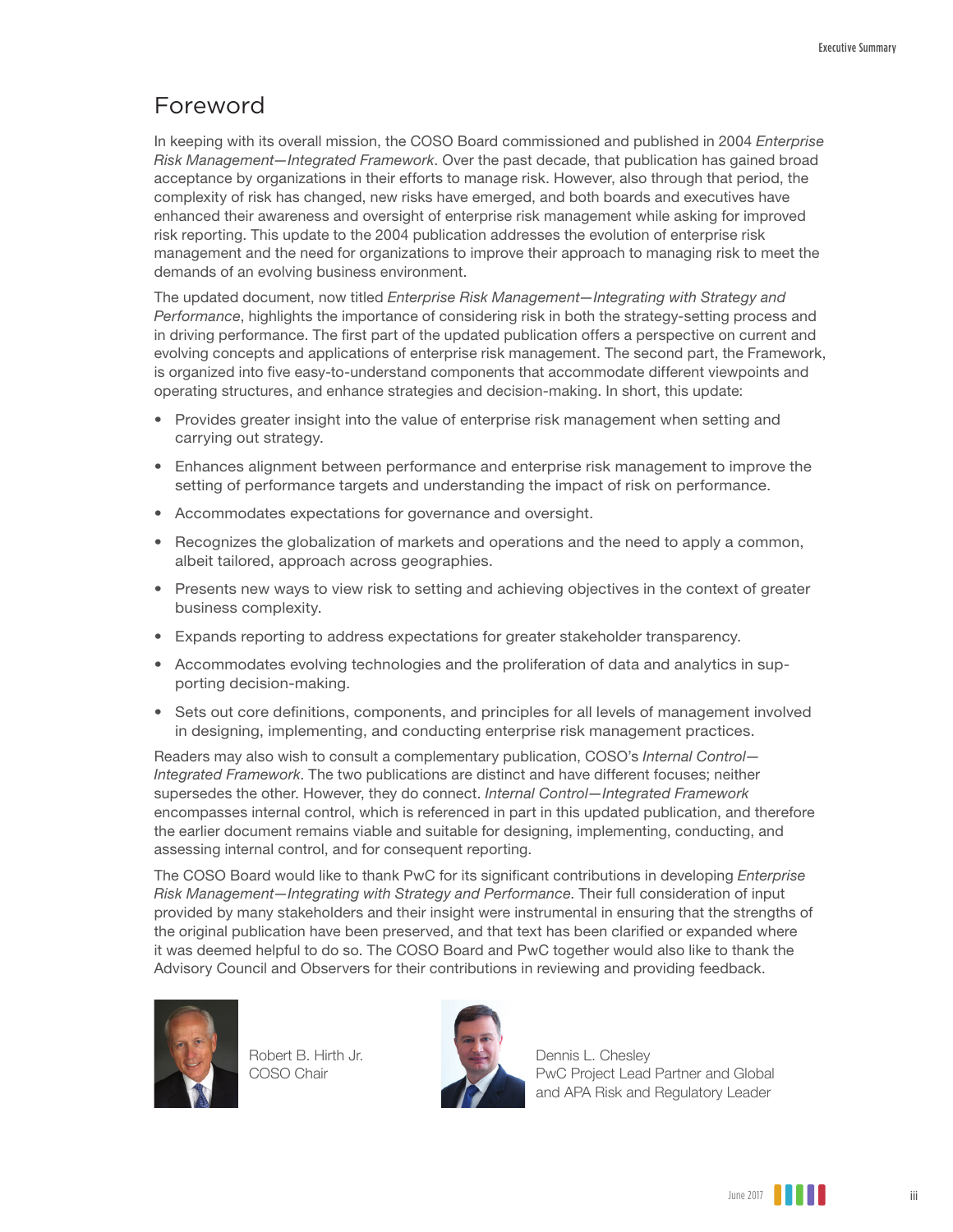# Committee of Sponsoring Organizations of the Treadway Commission

#### Board Members

Robert B. Hirth Jr. *COSO Chair*

Richard F. Chambers *The Institute of Internal Auditors*

Charles E. Landes *American Institute of Certified Public Accountants*

Douglas F. Prawitt *American Accounting Association*

Mitchell A. Danaher *Financial Executives International*

Sandra Richtermeyer *Institute of Management Accountants*

# PwC—Author

### Principal Contributors

Miles E.A. Everson *Engagement Leader and Global and Asia, Pacific, and Americas (APA) Advisory Leader New York, USA*

Matthew Bagin *Director*  Washington DC, USA

Sallie Jo Perraglia *Manager New York, USA* 

Dennis L. Chesley *Project Lead Partner and Global and APA Risk and Regulatory Leader Washington DC, USA* 

Hélène Katz *Director*  New York, USA

Kathleen Crader Zelnik *Manager* Washington DC, USA

#### Frank J. Martens

*Project Lead Director and Global Risk Framework and Methodology Leader British Columbia, Canada*

Katie T. Sylvis *Director Washington DC, USA*

Maria Grimshaw *Senior Associate*  New York, USA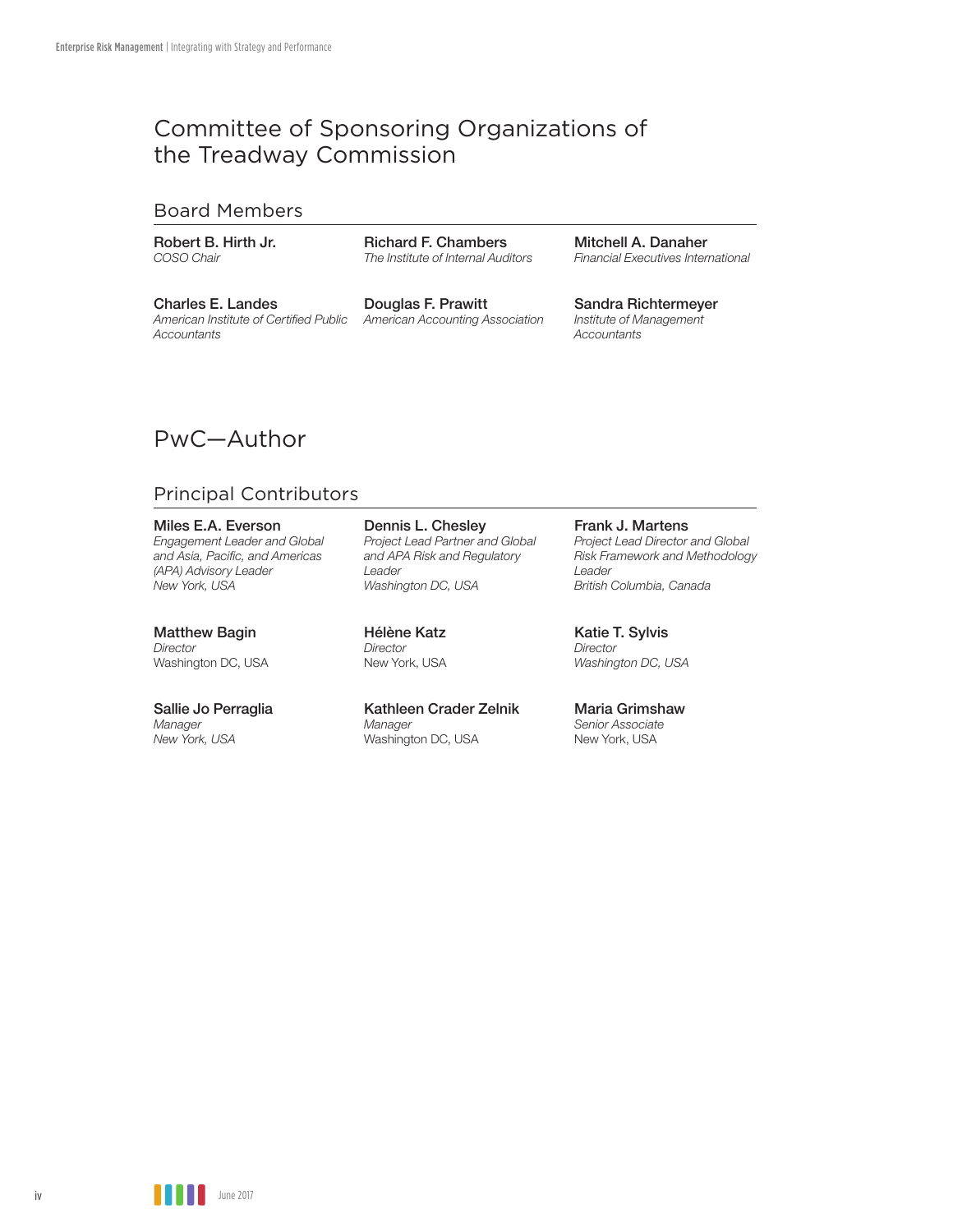## The Changing Risk Landscape

Our understanding of the nature of risk, the art and science of choice, lies at the core of our modern economy. Every choice we make in the pursuit of objectives has its risks. From day-today operational decisions to the fundamental trade-offs in the boardroom, dealing with risk in these choices is a part of decision-making.

As we seek to optimize a range of possible outcomes, decisions are rarely binary, with a right and wrong answer. That's why enterprise risk management may be called both an art and a science. And when risk is considered in the formulation of an organization's strategy and business objectives, enterprise risk management helps to optimize outcomes.

Our understanding of risk and our practice of enterprise risk management have improved greatly over the past few decades. But the margin for error is shrinking. The World Economic Forum has commented on the "increasing volatility, complexity and ambiguity of the world."<sup>1</sup> That's a phenomenon we all recognize. Organizations encounter challenges that impact reliability, relevancy, and trust. Stakeholders are more engaged today, seeking greater transparency and accountability for managing the impact of risk while also critically evaluating leadership's ability to crystalize opportunities. Even success can bring with it additional downside risk—the risk of not being able to fulfill unexpectedly high demand, or maintain expected business momentum, for example.

Organizations need to be more adaptive to change. They need to think strategically about how to manage the increasing volatility, complexity, and ambiguity of the world, particularly at the senior levels in the organization and in the boardroom where the stakes are highest.

*Enterprise Risk Management—Integrating with Strategy and Performance* provides a Framework for boards and management in entities of all sizes. It builds on the current level of risk management that exists in the normal course of business. Further, it demonstrates how integrating enterprise risk management practices throughout an entity helps to accelerate growth and enhance performance. It also contains principles that can be applied—from strategic decision-making through to performance.

Below, we describe why it makes sense for management and boards to use the enterprise risk management framework, $2$  what organizations have achieved by applying enterprise risk management, and what further benefits they can realize through its continued use. We conclude with a look into the future.

#### Management's Guide to Enterprise Risk Management

Management holds overall responsibility for managing risk to the entity, but it is important for management to go further: to enhance the conversation with the board and stakeholders about using enterprise risk management to gain a competitive advantage. That starts by deploying enterprise risk management capabilities as part of selecting and refining a strategy.

Most notably, through this process, management will gain a better understanding of how the explicit consideration of risk may impact the choice of strategy. Enterprise risk management enriches management dialogue by adding perspective to the strengths and weaknesses of a strategy as conditions change, and to how well a strategy fits with the organization's mission and vision. It allows management to feel more confident that they've examined alternative strategies and considered the input of those in their organization who will implement the strategy selected.

<sup>2</sup> The Framework uses the term "board of directors" or "board," which encompasses the governing body, including board, supervisory board, board of trustees, general partners, or owner.



<sup>1</sup> The Global Risks Report 2016, 11th edition, World Economic Forum (2016).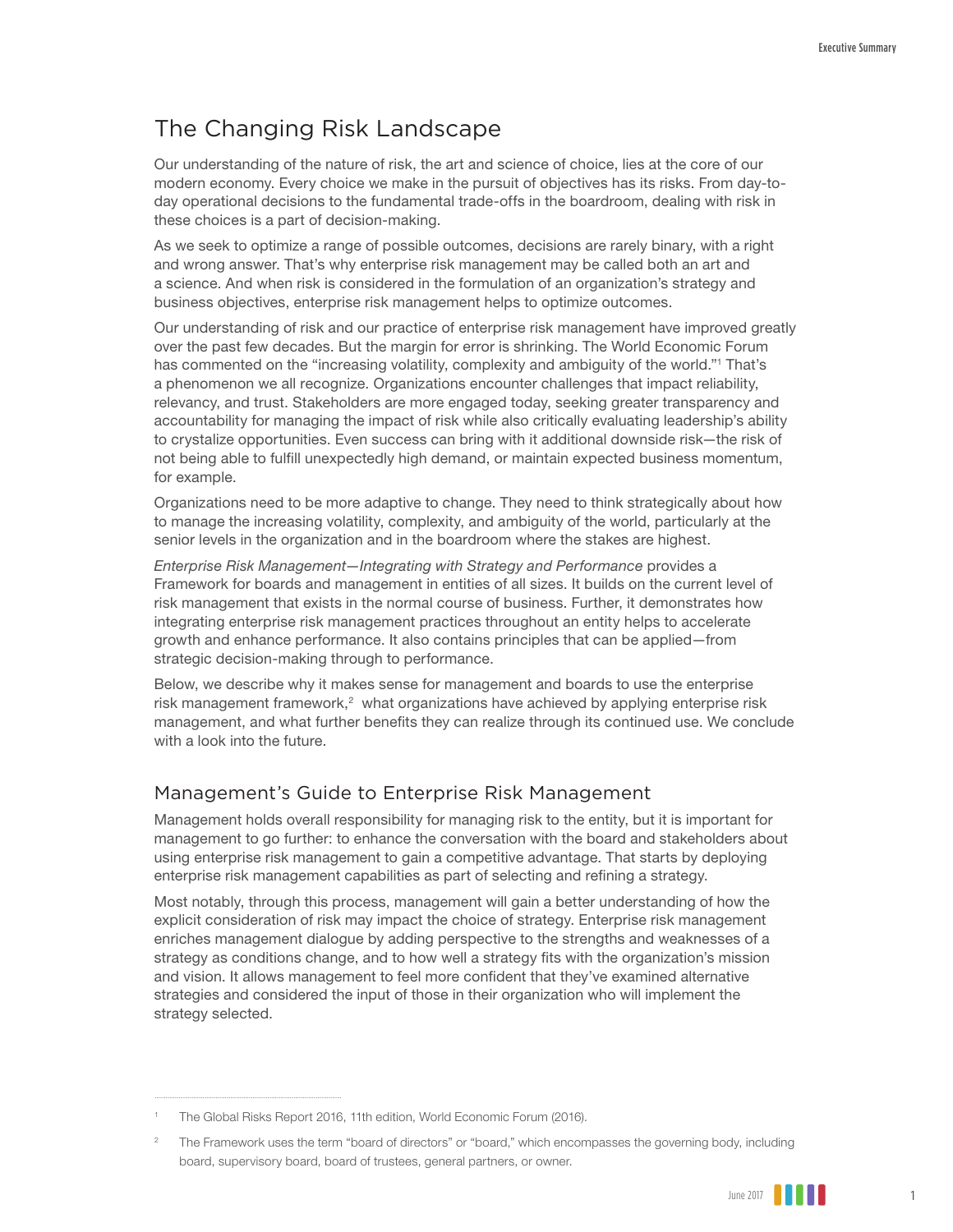Once strategy is set, enterprise risk management provides an effective way for management to fulfill its role, knowing that the organization is attuned to risks that can impact strategy and is managing them well. Applying enterprise risk management helps to create trust and instill confidence in stakeholders in the current environment, which demands greater scrutiny than ever before about how risk is actively addressing and managing these risks.

### The Board's Guide to Enterprise Risk Management

Every board has an oversight role, helping to support the creation of value in an entity and prevent its decline. Traditionally, enterprise risk management has played a strong supporting role at the board level. Now, boards are increasingly expected to provide oversight of enterprise risk management.

The Framework supplies important considerations for boards in defining and addressing their risk oversight responsibilities. These considerations include governance and culture; strategy and objective-setting; performance; information, communications and reporting; and the review and revision of practices to enhance entity performance.

The board's risk oversight role may include, but is not limited to:

- Reviewing, challenging, and concurring with management on:
	- Proposed strategy and risk appetite.
	- Alignment of strategy and business objectives with the entity's stated mission, vision, and core values
	- Significant business decisions including mergers acquisitions, capital allocations, funding, and dividend-related decisions
	- Response to significant fluctuations in entity performance or the portfolio view of risk.
	- Responses to instances of deviation from core values.
		- Approving management incentives and remuneration.

#### Questions for management

Can all of management—not just the chief risk officer—articulate how risk is considered in the selection of strategy or business decisions? Can they clearly articulate the entity's risk appetite and how it might influence a specific decision? The resulting conversation may shed light on what the mindset for risk taking is really like in the organization.

Boards can also ask senior management to talk not only about risk processes but also about culture. How does the culture enable or inhibit responsible risk taking? What lens does management use to monitor the risk culture, and how has that changed? As things change—and things will change whether or not they're on the entity's radar—how can the board be confident of an appropriate and timely response from management?

• Participating in investor and stakeholder relations.

Over the longer term, enterprise risk management can also enhance enterprise resilience—the ability to anticipate and respond to change. It helps organizations identify factors that represent not just risk, but change, and how that change could impact performance and necessitate a shift in strategy. By seeing change more clearly, an organization can fashion its own plan; for example, should it defensively pull back or invest in a new business? Enterprise risk management provides the right framework for boards to assess risk and embrace a mindset of resilience.

#### What Enterprise Risk Management Has Achieved

COSO published *Enterprise Risk Management—Integrated Framework* in 2004. The purpose of that publication was to help entities better protect and enhance stakeholder value. Its underlying philosophy was that "value is maximized when management sets strategy and objectives to strike an optimal balance between growth and return goals and related risks, and efficiently and effectively deploys resources in pursuit of the entity's objectives."<sup>3</sup>

<sup>3</sup> *Enterprise Risk Management—Integrated Framework*, Executive Summary, COSO (2004).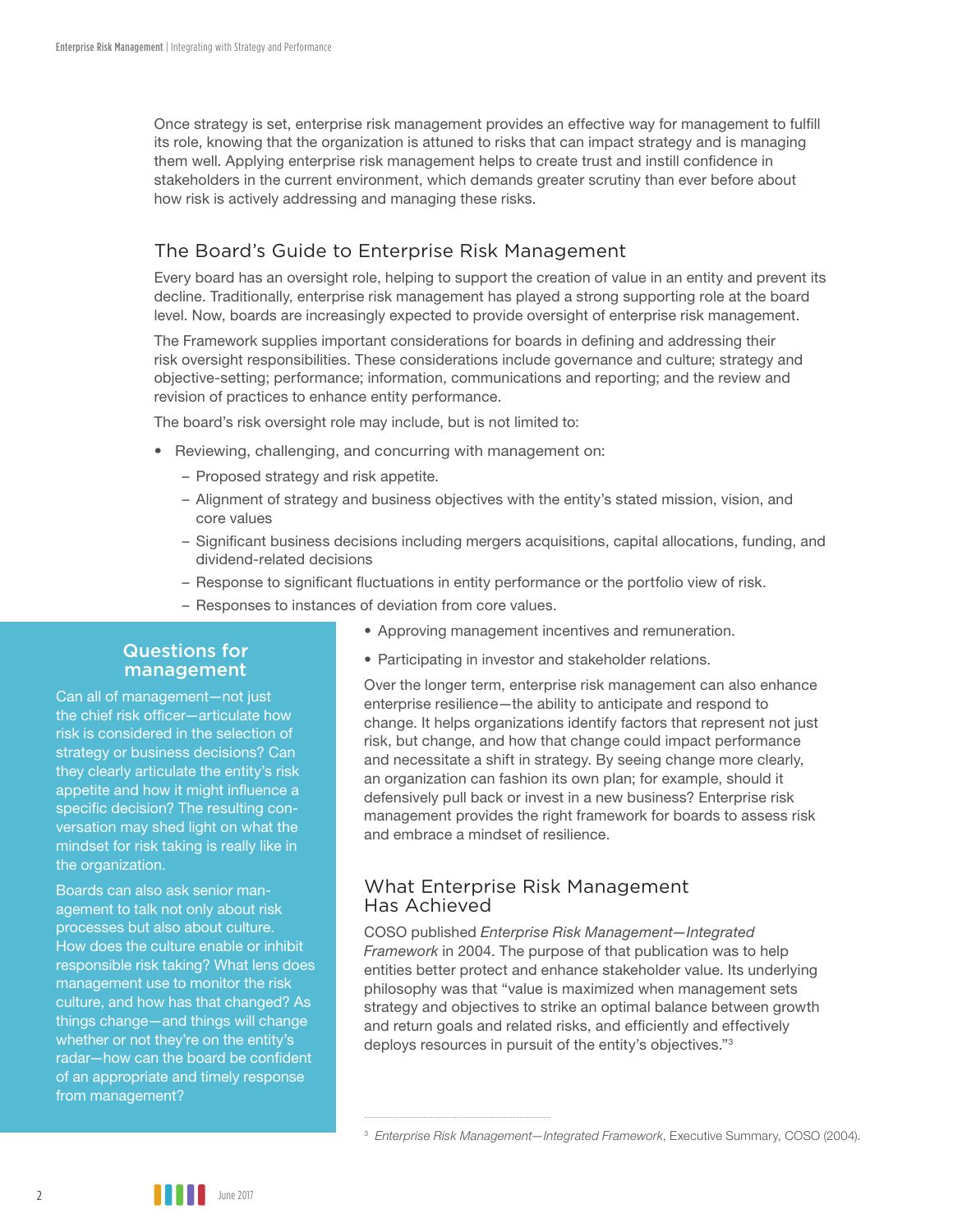Since its publication, the *Framework* has been used successfully around the world, across industries, and in organizations of all types and sizes to identify risks, manage those risks within a defined risk appetite, and support the achievement of objectives. Yet, while many have applied the *Framework* in practice, it has the potential to be used more extensively. It would benefit from examining certain aspects with more depth and clarity, and by providing greater insight into the links between strategy, risk, and performance. In response, therefore, the updated Framework in this publication:

- More clearly connects enterprise risk management with a multitude of stakeholder expectations.
- Positions risk in the context of an organization's performance, rather than as the subject of an isolated exercise.
- Enables organizations to better anticipate risk so they can get ahead of it, with an understanding that change creates opportunities, not simply the potential for crises.

This update also answers the call for a stronger emphasis on how enterprise risk management informs strategy and its performance.

### Benefits of Effective Enterprise Risk Management

All organizations need to set strategy and periodically adjust it, always staying aware of both ever-changing opportunities for creating value and the challenges that will occur in pursuit of that value. To do that, they need the best possible framework for optimizing strategy and performance.

That's where enterprise risk management comes into play. Organizations that integrate enterprise risk management throughout the entity can realize many benefits, including, though not limited to:

- *• Increasing the range of opportunities:* By considering all possibilities—both positive and negative aspects of risk management can identify new opportunities and unique challenges associated with current opportunities.
- *Identifying and managing risk entity-wide:* Every entity faces myriad risks that can affect many parts of the organization. Sometimes a risk can originate in one part of the entity but impact a different part. Consequently, management identifies and manages these entity-wide risks to sustain and improve performance.
- *• Increasing positive outcomes and advantage while reducing negative surprises:* Enterprise risk management allows entities to improve their ability to identify risks and establish appropriate responses, reducing surprises and related costs or losses, while profiting from advantageous developments.

### Clearing up a few misconceptions

We've heard a few misconceptions about the original *Framework* since it was introduced in 2004. To set the record straight:

Enterprise risk management is not a function or department. It is the culture, capabilities, and practices that organizations integrate with strategy-setting and apply when they carry out that strategy, with a purpose of managing risk in creating, preserving, and realizing value.

Enterprise risk management is more than a risk listing. It requires more than taking an inventory of all the risks within the organization. It is broader and includes practices that management puts in place to actively manage risk.

#### Enterprise risk management

addresses more than internal control. It also addresses other topics such as strategy-setting, governance, communicating with stakeholders, and measuring performance. Its principles apply at all levels of the organization and across all functions.

Enterprise risk management is not a checklist. It is a set of principles on which processes can be built or integrated for a particular organization, and it is a system of monitoring, learning, and improving performance.

Enterprise risk management can be used by organizations of any size. If an organization has a mission, a strategy, and objectives—and the need to make decisions that fully consider risk—then enterprise risk management can be applied. It can and should be used by all kinds of organizations, from small businesses to community-based social enterprises to government agencies to Fortune 500 companies.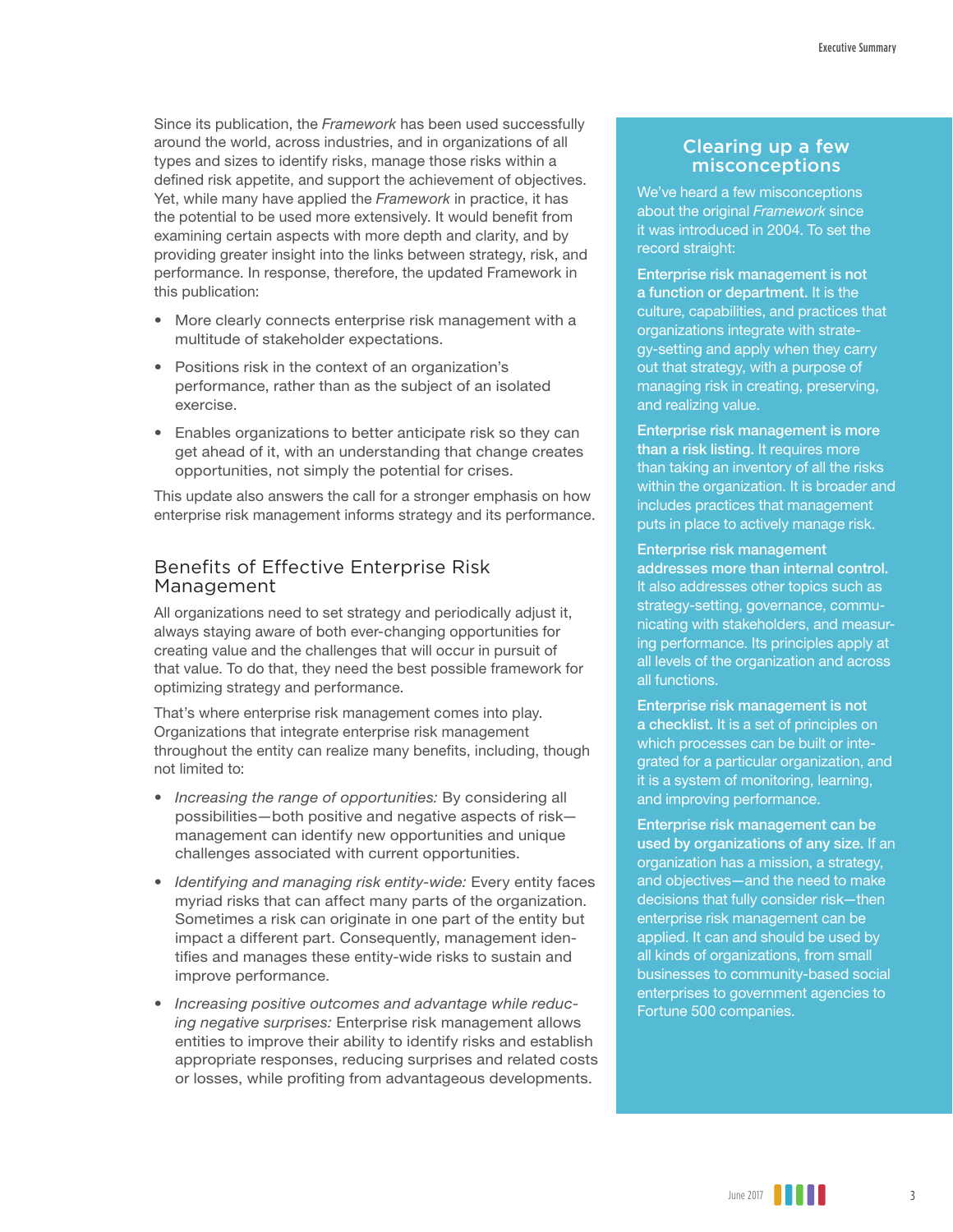- *• Reducing performance variability:* For some, the challenge is less with surprises and losses and more with variability in performance. Performing ahead of schedule or beyond expectations may cause as much concern as performing short of scheduling and expectations. Enterprise risk management allows organizations to anticipate the risks that would affect performance and enable them to put in place the actions needed to minimize disruption and maximize opportunity.
- *• Improving resource deployment:* Every risk could be considered a request for resources. Obtaining robust information on risk allows management, in the face of finite resources, to assess overall resource needs, prioritize resource deployment and enhance resource allocation.
- *• Enhancing enterprise resilience:* An entity's medium- and long-term viability depends on its ability to anticipate and respond to change, not only to survive but also to evolve and thrive. This is, in part, enabled by effective enterprise risk management. It becomes increasingly important as the pace of change accelerates and business complexity increases.

These benefits highlight the fact that risk should not be viewed solely as a potential constraint or challenge to setting and carrying out a strategy. Rather, the change that underlies risk and the organizational responses to risk give rise to strategic opportunities and key differentiating capabilities.

### The Role of Risk in Strategy Selection

Strategy selection is about making choices and accepting trade-offs. So it makes sense to apply enterprise risk management to strategy as that is the best approach for untangling the art and science of making well-informed choices.

Risk is a consideration in many strategy-setting processes. But risk is often evaluated primarily in relation to its potential effect on an already-determined strategy. In other words, the discussions focus on risks to the existing strategy: We have a strategy in place, what could affect the relevance and viability of our strategy?

But there are other questions to ask about strategy, which organizations are getting better at asking: Have we modeled customer demand accurately? Will our supply chain deliver on time and on budget? Will new competitors emerge? Is our technology infrastructure up to the task? These are the kinds of questions that executives grapple with every day, and responding to them is fundamental to carrying out a strategy.

However, the risk to the chosen strategy is only one aspect to consider. As this Framework emphasizes, there are two additional aspects to enterprise risk management that can have far greater effect on an entity's value: the possibility of the strategy not aligning, and the implications from the strategy chosen.

The first of these, **the possibility of the strategy not aligning with an organization's mission, vision, and core values**, is central to decisions that underlie strategy selection. Every entity has a mission, vision, and core values that define what it is trying to achieve and how it wants to conduct business. Some organizations are skeptical about truly embracing their corporate credos. But mission, vision, and core values have been demonstrated to matter—and they matter most when it comes to managing risk and remaining resilient during periods of change.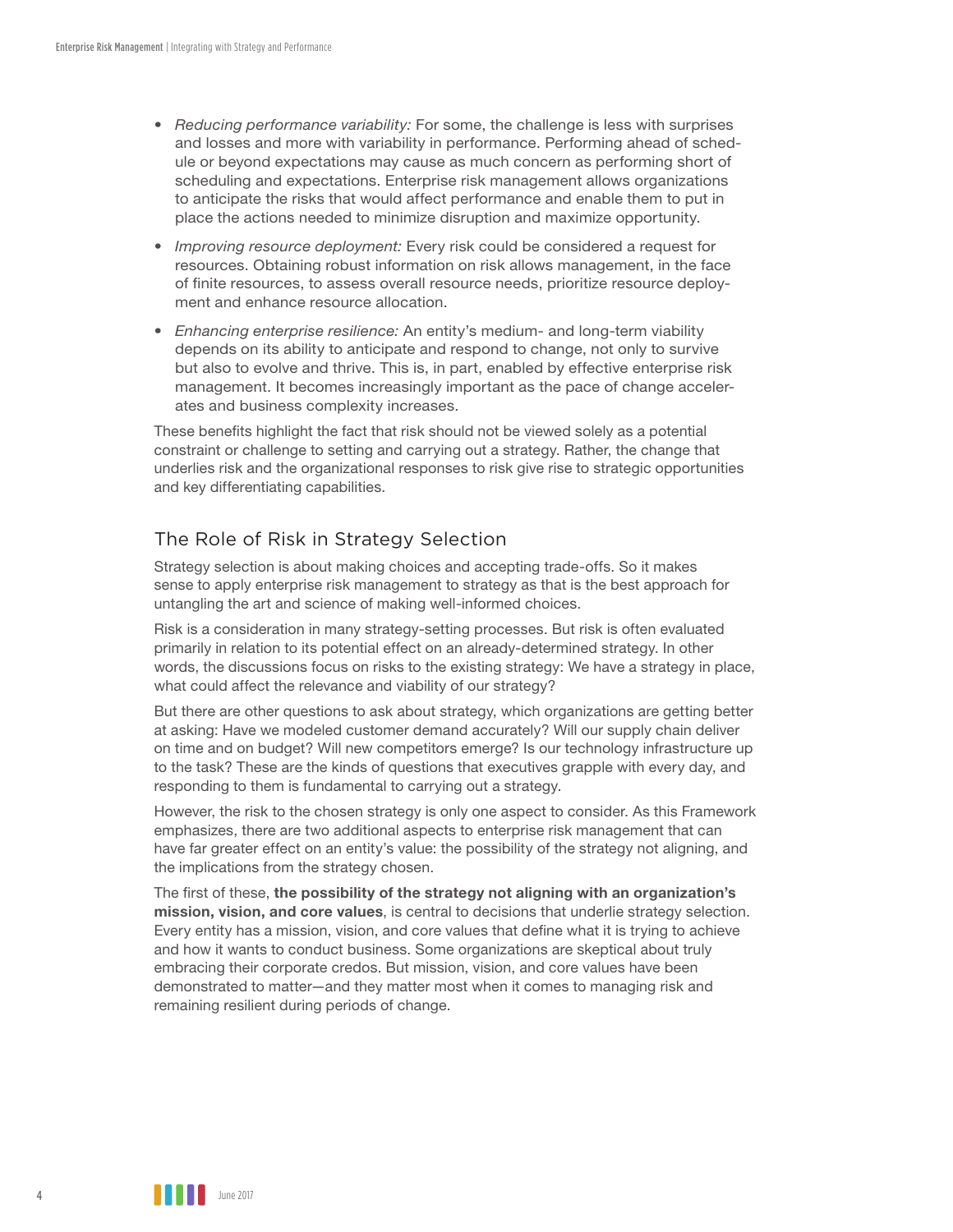A chosen strategy must support the organization's mission and vision. A misaligned strategy increases the possibility that the organization may not realize its mission and vision, or may compromise its values, even if a strategy is successfully carried out. Therefore, enterprise risk management considers the possibility of strategy not aligning with the mission and vision of the organization.

The other additional aspect is **the implications from the strategy chosen**. When management develops a strategy and works through alternatives with the board, they make decisions on the trade-offs inherent in the strategy. Each alternative strategy has its own risk profile—these are the implications arising from the strategy. The board of directors and management need to determine if the strategy works in tandem with the organization's risk appetite, and how it will help drive the organization to set objectives and ultimately allocate resources efficiently.

Here's what's important: Enterprise risk management is as much about understanding the *implications from the strategy and the possibility of strategy not aligning* as it is about managing risks to set objectives. The figure below illustrates these considerations in the context of mission, vision, core values, and as a driver of an entity's overall direction and performance.



Enterprise risk management, as it has typically been practiced, has helped many organizations identify, assess, and manage risks to the strategy. But the most significant causes of value destruction are embedded in the possibility of the strategy not supporting the entity's mission and vision, and the implications from the strategy.

Enterprise risk management enhances strategy selection. Choosing a strategy calls for structured decision-making that analyzes risk and aligns resources with the mission and vision of the organization.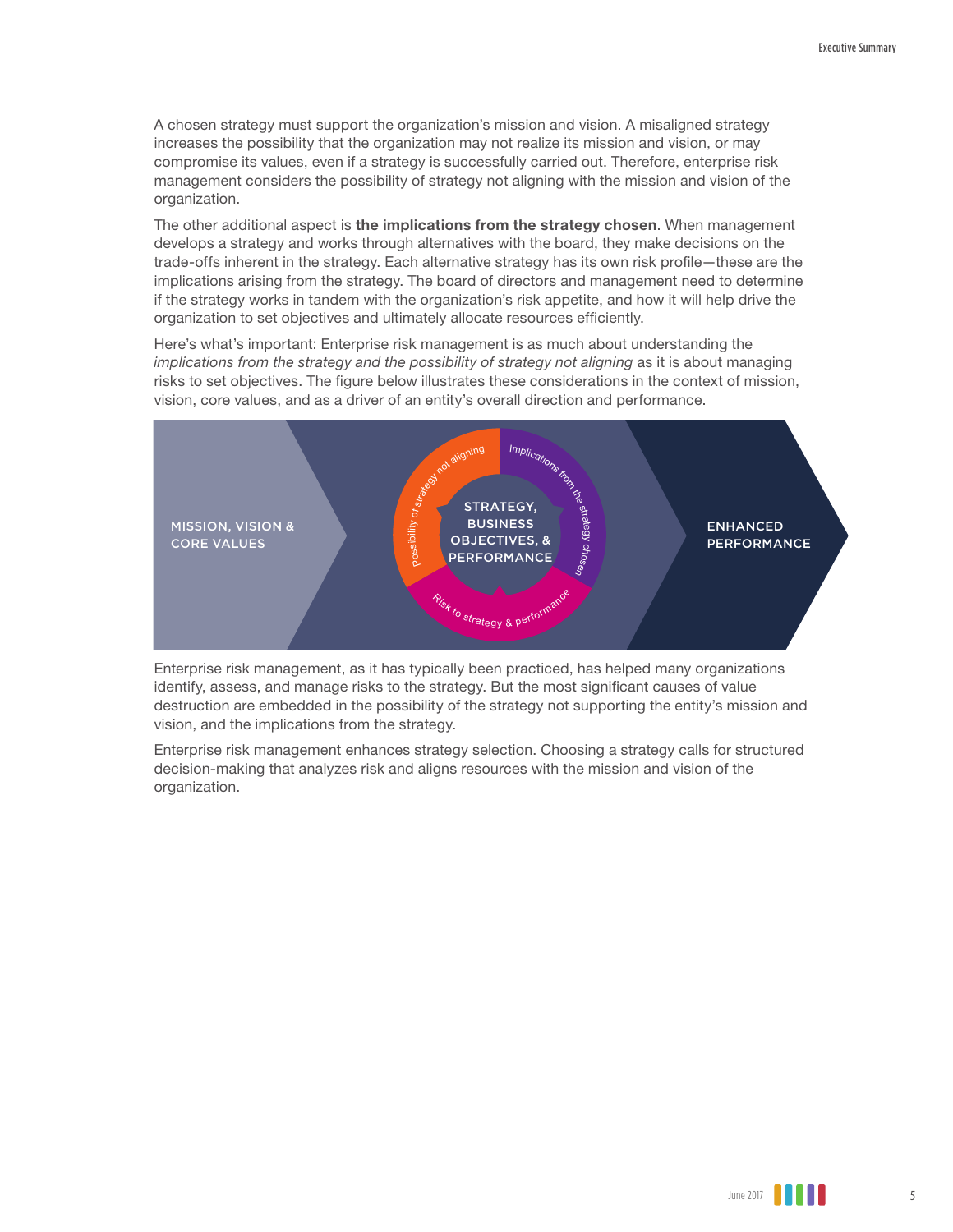# A Focused Framework

*Enterprise Risk Management—Integrating with Strategy and Performance* clarifies the importance of enterprise risk management in strategic planning and embedding it throughout an organization—because risk influences and aligns strategy and performance across all departments and functions.



ENTERPRISE RISK MANAGEMENT

The Framework itself is a set of principles organized into five interrelated components:

- **1. Governance and Culture**: Governance sets the organization's tone, reinforcing the importance of, and establishing oversight responsibilities for, enterprise risk management. Culture pertains to ethical values, desired behaviors, and understanding of risk in the entity.
- **2. Strategy and Objective-Setting**: Enterprise risk management, strategy, and objective-setting work together in the strategic-planning process. A risk appetite is established and aligned with strategy; business objectives put strategy into practice while serving as a basis for identifying, assessing, and responding to risk.
- **3. Performance**: Risks that may impact the achievement of strategy and business objectives need to be identified and assessed. Risks are prioritized by severity in the context of risk appetite. The organization then selects risk responses and takes a portfolio view of the amount of risk it has assumed. The results of this process are reported to key risk stakeholders.
- **4. Review and Revision**: By reviewing entity performance, an organization can consider how well the enterprise risk management components are functioning over time and in light of substantial changes, and what revisions are needed.
- **5. Information, Communication, and Reporting**: Enterprise risk management requires a continual process of obtaining and sharing necessary information, from both internal and external sources, which flows up, down, and across the organization.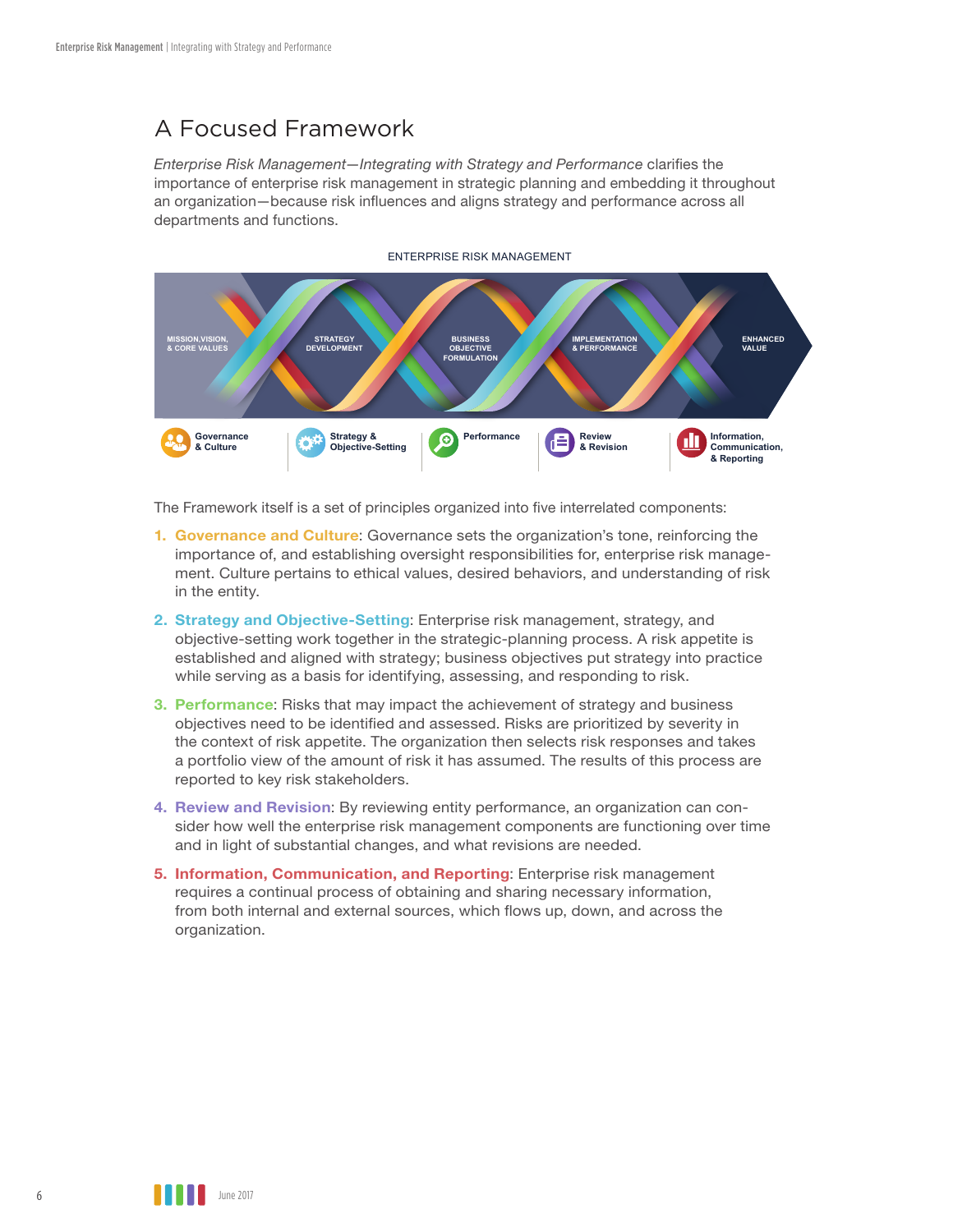The five components in the updated Framework are supported by a set of principles.<sup>4</sup> These principles cover everything from governance to monitoring. They're manageable in size, and they describe practices that can be applied in different ways for different organizations regardless of size, type, or sector. Adhering to these principles can provide management and the board with a reasonable expectation that the organization understands and strives to manage the risks associated with its strategy and business objectives.



- Commitment to Core Values
- 5. Attracts, Develops, and Retains Capable Individuals
- 9. Formulates Business **Objectives**
- Responses
- 14. Develops Portfolio View
- Management



- and Technology
- 
- **Performance**

## Looking into the Future

There is no doubt that organizations will continue to face a future full of volatility, complexity, and ambiguity. Enterprise risk management will be an important part of how an organization manages and prospers through these times. Regardless of the type and size of an entity, strategies need to stay true to their mission. And all entities need to exhibit traits that drive an effective response to change, including agile decision-making, the ability to respond in a cohesive manner, and the adaptive capacity to pivot and reposition while maintaining high levels of trust among stakeholders.

As we look into the future, there are several trends that will have an effect on enterprise risk management. Just four of these are:

- *• Dealing with the proliferation of data:* As more and more data becomes available and the speed at which new data can be analyzed increases, enterprise risk management will need to adapt. The data will come from both inside and outside the entity, and it will be structured in new ways. Advanced analytics and data visualization tools will evolve and be very helpful in understanding risk and its impact—both positive and negative.
- *• Leveraging artificial intelligence and automation:* Many people feel that we have entered the era of automated processes and artificial intelligence. Regardless of individual beliefs, it is important for enterprise risk management practices to consider the impact of these and future technologies, and leverage their capabilities. Previously unrecognizable relationships, trends and patterns can be uncovered, providing a rich source of information critical to managing risk.
- *• Managing the cost of risk management:* A frequent concern expressed by many business executives is the cost of risk management, compliance processes, and control activities in comparison to the value gained. As enterprise risk management practices evolve, it will become important that activities spanning risk, compliance, control, and even governance be efficiently coordinated to provide maximum benefit to the organization. This may represent one of the best opportunities for enterprise risk management to redefine its importance to the organization.

<sup>4</sup> A fuller description of these twenty principles is provided at the end of this document.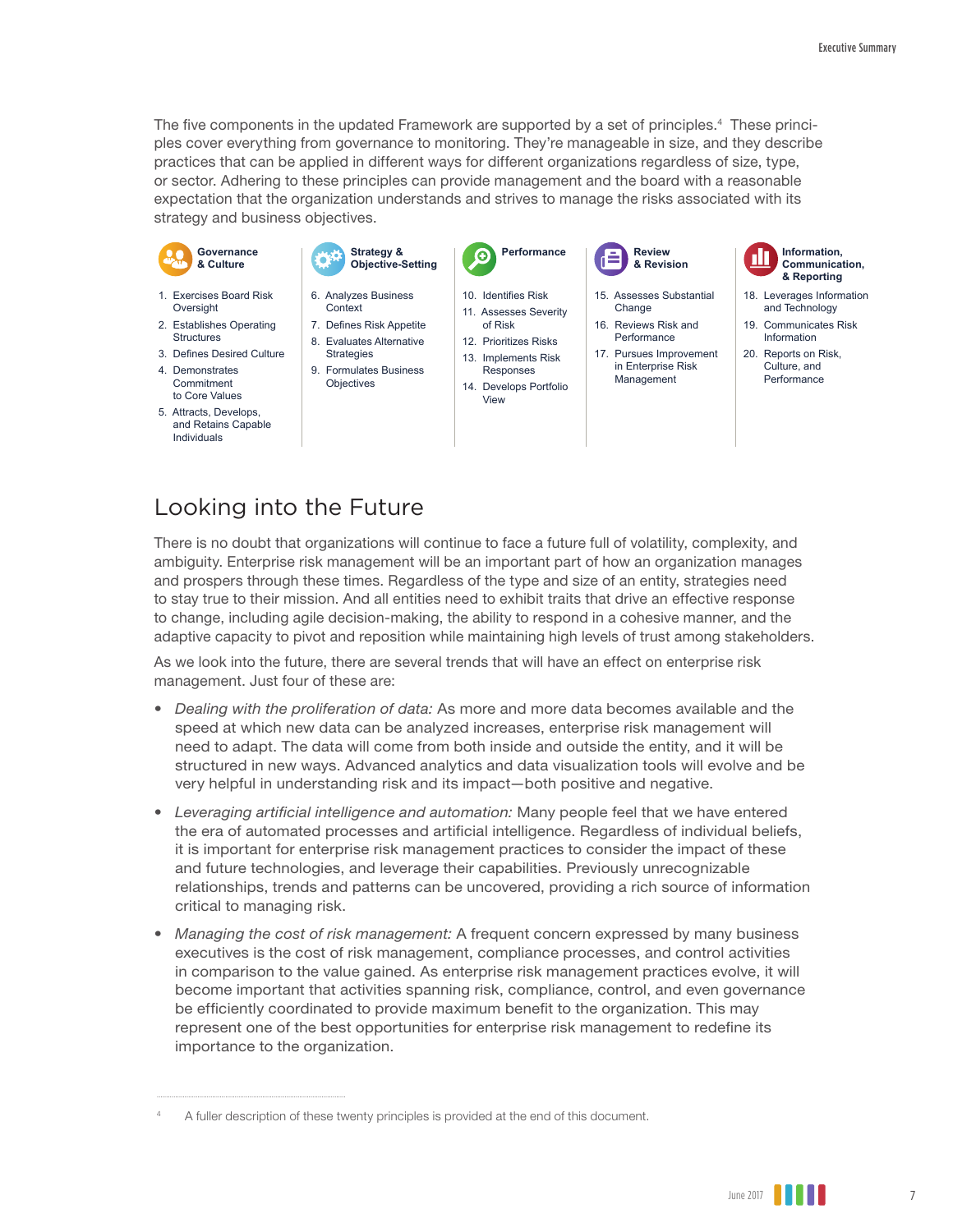*• Building stronger organizations:* As organizations become better at integrating enterprise risk management with strategy and performance, an opportunity to strengthen resilience will present itself. By knowing the risks that will have the greatest impact on the entity, organizations can use enterprise risk management to help put in place capabilities that allow them to act early. This will open up new opportunities.

In summary, enterprise risk management will need to change and adapt to the future to consistently provide the benefits outlined in the Framework. With the right focus, the benefits derived from enterprise risk management will far outweigh the investments and provide organizations with confidence in their ability to handle the future.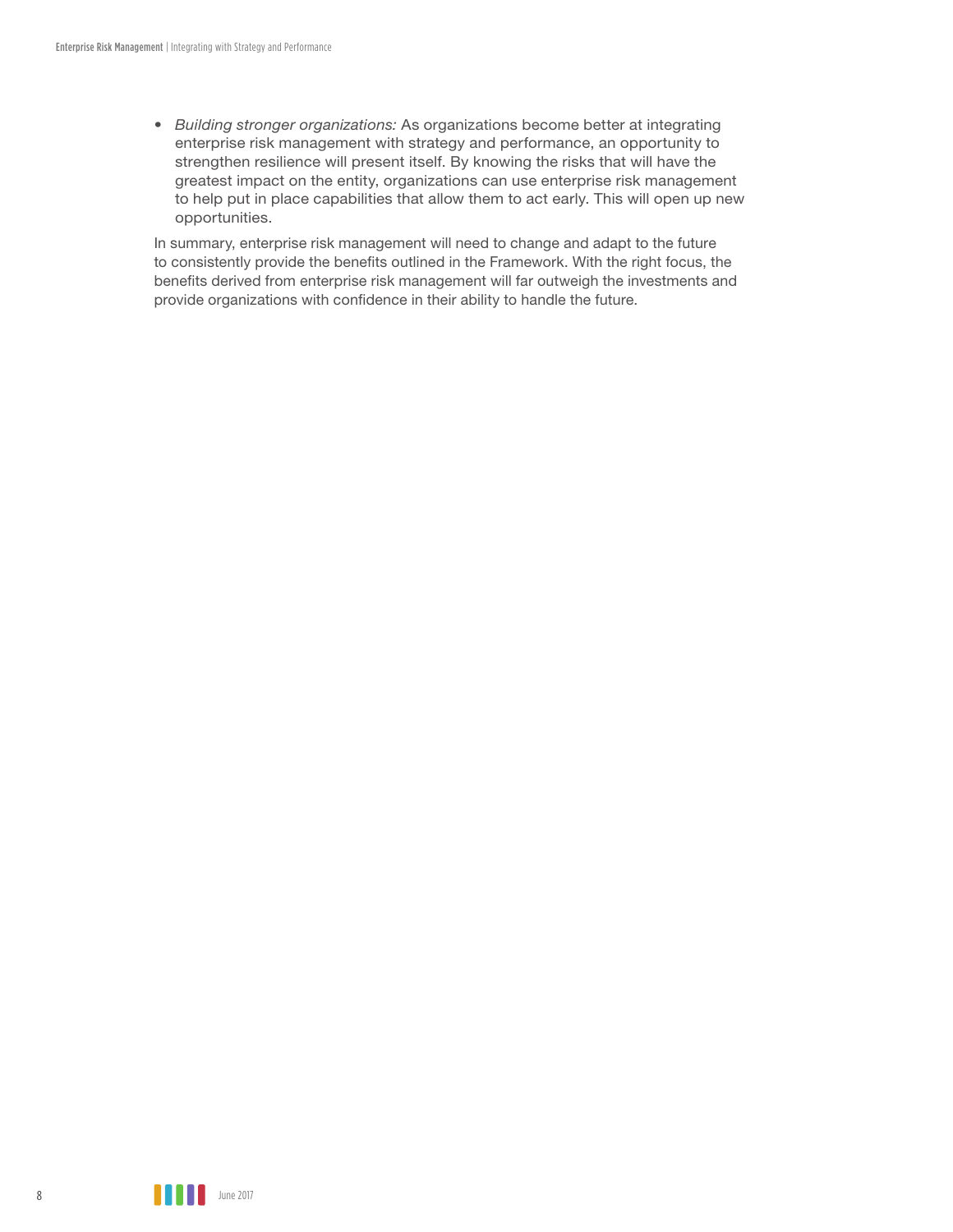### Acknowledgments

A special thank you to the following companies and organizations for allowing the participation of Advisory Council Members and Observers.

### Advisory Council Members

#### *Companies and Organizations*

- Athene USA (Jane Karli)
- Edison International (David J. Heller)
- First Data Corporation (Lee Marks)
- Georgia-Pacific LLC (Paul Sobel)
- Invesco Ltd. (Suzanne Christensen)
- Microsoft (Jeff Pratt)
- US Department of Commerce (Karen Hardy)
- United Technologies Corporation (Margaret Boissoneau)
- Zurich Insurance Company (James Davenport)

#### *Higher Education and Associations*

- North Carolina State University (Mark Beasley)
- St. John's University (Paul Walker)
- The Institute of Internal Auditors (Douglas J. Anderson)

#### *Professional Service Firms*

- Crowe Horwath LLP (William Watts)
- Deloitte & Touche LLP (Henry Ristuccia)
- Ernst & Young (Anthony J. Carmello)
- James Lam & Associates (James Lam)
- Grant Thornton LLP (Bailey Jordan)
- KPMG LLP Americas (Deon Minnaar)
- Mercury Business Advisors Inc. (Patrick Stroh)
- Protiviti Inc. (James DeLoach)

#### *Former COSO Board Member*

• COSO Chair, 2009–2013 (David Landsittel)

#### **Observers**

- Federal Deposit Insurance Corporation (Harrison Greene)
- Government Accountability Office (James Dalkin)
- Institute of Management Accountants (Jeff Thompson)
- Institut der Wirtschaftsprüfer (Horst Kreisel)
- International Federation of Accountants (Vincent Tophoff)
- ISACA (Jennifer Bayuk)
- Risk Management Society (Carol Fox)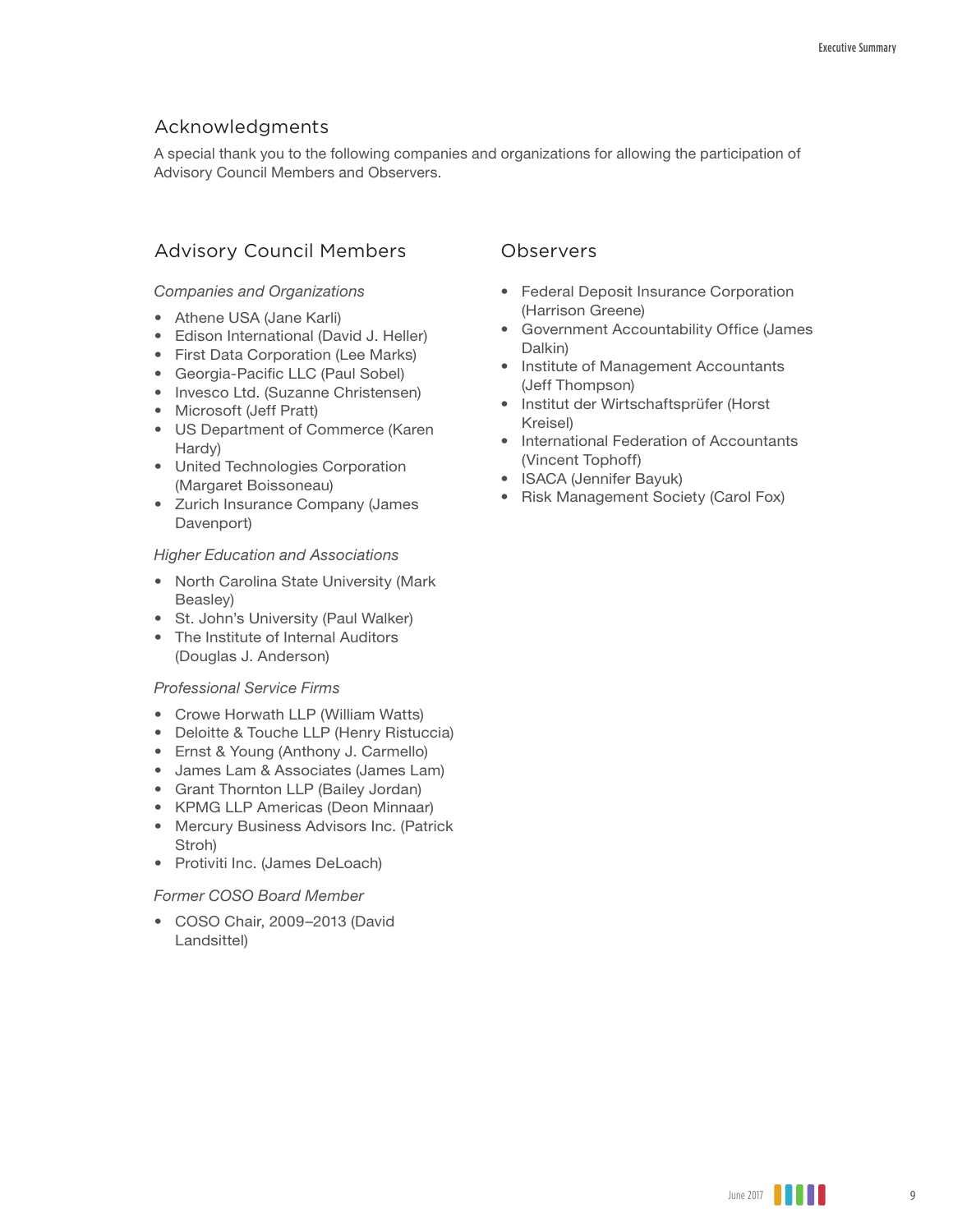# Components and Principles

- 1. **Exercises Board Risk Oversight**—The board of directors provides oversight of the strategy and carries out governance responsibilities to support management in achieving strategy and business objectives.
- 2. **Establishes Operating Structures—**The organization establishes operating structures in the pursuit of strategy and business objectives.
- 3. **Defines Desired Culture—**The organization defines the desired behaviors that characterize the entity's desired culture.
- 4. **Demonstrates Commitment to Core Values—**The organization demonstrates a commitment to the entity's core values.
- 5. **Attracts, Develops, and Retains Capable Individuals—**The organization is committed to building human capital in alignment with the strategy and business objectives.
- 6. **Analyzes Business Context—**The organization considers potential effects of business context on risk profile.
- 7. **Defines Risk Appetite—**The organization defines risk appetite in the context of creating, preserving, and realizing value.
- 8. **Evaluates Alternative Strategies—**The organization evaluates alternative strategies and potential impact on risk profile.
- 9. **Formulates Business Objectives—**The organization considers risk while establishing the business objectives at various levels that align and support strategy.
- **10. Identifies Risk—**The organization identifies risk that impacts the performance of strategy and business objectives.
- **11. Assesses Severity of Risk—**The organization assesses the severity of risk.
- **12. Prioritizes Risks—**The organization prioritizes risks as a basis for selecting responses to risks.
- **13. Implements Risk Responses—**The organization identifies and selects risk responses.
- **14. Develops Portfolio View—**The organization develops and evaluates a portfolio view of risk.
- **15. Assesses Substantial Change—**The organization identifies and assesses changes that may substantially affect strategy and business objectives.
- **16. Reviews Risk and Performance—**The organization reviews entity performance and considers risk.
- **17. Pursues Improvement in Enterprise Risk Management—**The organization pursues improvement of enterprise risk management.
- **18. Leverages Information Systems—**The organization leverages the entity's information and technology systems to support enterprise risk management.
- **19. Communicates Risk Information—**The organization uses communication channels to support enterprise risk management.
- **20. Reports on Risk, Culture, and Performance—**The organization reports on risk, culture, and performance at multiple levels and across the entity.